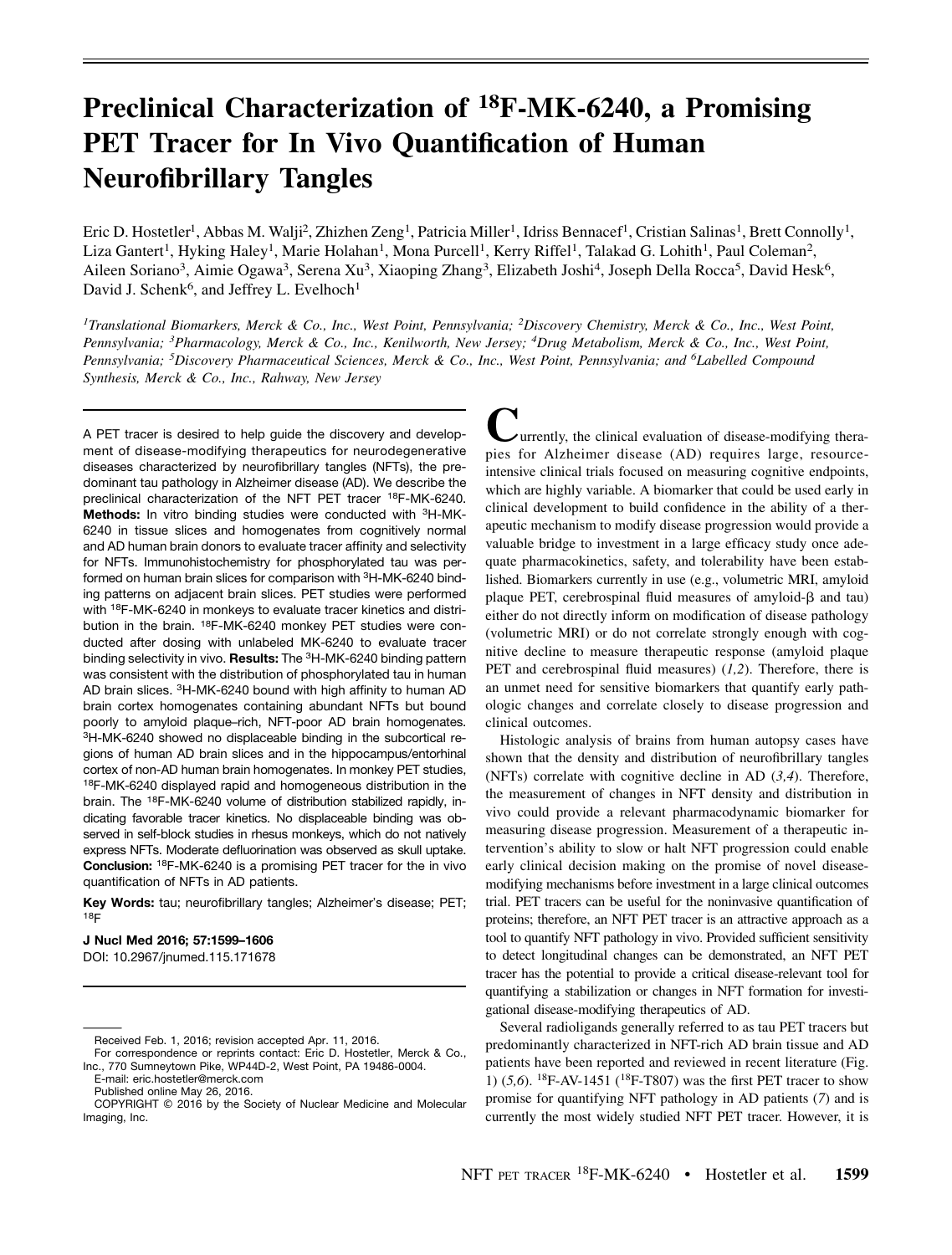not clear if the reported signal in mild cognitive impairment subjects and early AD patients is sufficient for robust detection of longitudinal changes. Additionally, the specific signal continues to increase throughout the duration of the PET scan in mild cognitive impairment and AD patients (7), making reliable quantification challenging for this tracer. Furthermore, 18F-AV-1451 shows high-affinity off-target binding  $(8,9)$ , which creates uncertainty in the interpretation of changes in tracer signal over time. 18F-T808 is a high-affinity, selective PET tracer for NFTs that showed promising initial results in human PET studies, but further evaluation has not been reported  $(10)$ . Multiple <sup>18</sup>F-labeled NFT PET tracers have been evaluated by investigators at Tohoku University (5), the most recent being 18F-THK5351, which has shown increased binding in the cortical regions of AD patients but also shows off-target binding in the basal ganglia  $(1)$ . <sup>11</sup>C-PBB3 has been shown to provide a specific signal in AD patients that is differentiated from amyloid plaque PET tracer binding patterns  $(12)$ . Our goal was to develop an <sup>18</sup>F-labeled PET tracer with superior selectivity, sensitivity, and in vivo kinetic behavior for the purposes of patient identification and longitudinal quantification of NFTs in human AD brain; the preclinical characterization of the NFT PET tracer 18F-MK-6240 is described herein.

## MATERIALS AND METHODS

#### General

<sup>18</sup>F-fluoride was produced by PETNET pharmaceuticals using a Siemens RDS-111 cyclotron. A target containing <sup>18</sup>O-H<sub>2</sub>O was irradiated with an 11-MeV proton beam, generating <sup>18</sup>F-fluoride. The <sup>18</sup>F-fluoride was trapped on an ion exchange resin and delivered in a lead-shielded container. AV-1451, <sup>18</sup>F-AV-1451, <sup>3</sup>H-AV-1451, <sup>3</sup>H-NFT-355, MK-6240 (6-(fluoro)-3-(1H-pyrrolo[2,3-c]pyridin-1-yl)isoquinolin-5-amine), <sup>3</sup> H-MK-6240, N-[(tert-butoxy)carbonyl]-N-(6-nitro-3-[1H-pyrrolo[2,3-c]pyridin-1 yl]isoquinolin-5-yl)carbamate, and 18F-MK-6240 were prepared at Merck Research Laboratories (13,14). All other reagents and solvents were obtained from either Fisher Scientific or Aldrich. Radiochemical procedures were carried out remotely in a lead hot cell using a modified 233XL liquid handler (Gilson Inc.) (15). PET tracer identity, radiochemical purity, and specific activity were determined by evaluation on a Agilent 1100 LC system (Agilent Technologies) equipped with a Flow-Count photodiode radiodetector (Bioscan Inc.). The product was purified using a Gemini C6-Phenyl  $250 \times 10$  mm, 5  $\mu$ M HPLC column (Phenomex) at a flow rate of 4 mL/min. The mobile phase was 25% EtOH/75% NaOAc (10 mM, pH 4). The final preparation was tested for chemical and radiochemical purity by means of an analytical HPLC system (Agilent) using an XBridge Phenyl 3.5  $\mu$ m 4.6  $\times$  150 mm column (Waters) at a flow rate of 1.0 mL/min. The mobile phase was 20% acetonitrile/80% sodium acetate (10 mM, pH 4).  $^{18}$ F-MK-6240 concentration was determined by means of an ultraviolet detector (254 nm). Confirmation of the identity of the product was determined by coinjection of a sample of MK-6240, and radiochemical purity was determined using a sodium iodide detector (Bioscan). Radiochemical purity was calculated from the percentage radioactivity attributed to isolated peak in the radioactive HPLC trace after integration of all radioactive peaks. The specific activity (GBq/ $\mu$ mol) of the radioligand was determined by withdrawing an aliquot (0.1 mL) of the preparation, determining the amount of radioactivity in a dose-calibrator, and correcting for decay from end of synthesis. The aliquot was evaluated by HPLC, and the ultraviolet response was compared against a calibration curve that was prepared with the unlabeled reference standard to determine the mass associated with the decay-corrected radioactivity of the injected aliquot.

## Binding Affinity Measurements: Radioligand Competition Binding Assay

 $NFT$  Binding Assay.  $K_i$  inhibitory constant measurements for test compounds were carried out by equilibrium binding of 3H-NFT-355  $(K_d \sim 0.3 \text{ nM})$  in the presence of various concentrations of unlabeled test compound. Briefly,  $250-\mu L$  solutions containing 0.5 mg/mL NFT-enriched brain homogenate (AD brain frontal cortex), 0.3 nM <sup>3</sup>H-NFT-355, and various concentrations of unlabeled test compound in assay buffer (phosphate-buffered saline [PBS] containing 0.1 mg/mL bovine serum albumin [BSA]) were incubated for 90 min in a 96-well deep well plate at room temperature with gentle shaking. Bound ligand was separated from free ligand by rapid filtration and washings using a GF/C filter plate (presoaked in 0.2% PEI) and FilterMate harvester (Perkin Elmer). Plates were washed using cold buffer solution (5 mM Tris-HCL, pH 7.4). The filter plate was dried, and 50  $\mu$ L of scintillation liquid (Microscint-20; Perkin Elmer) were added to each well. Signal from bound radioligand was read using a TopCount scintillation counter (Perkin Elmer). Nonspecific binding was assessed by measuring radioligand binding in the presence of a high concentration  $(1 \mu M)$ of unlabeled, structurally diverse compound binding to the same (specific) target site. Half-maximal inhibitory concentration  $(IC_{50})$  was estimated by fitting the data to a nonlinear 4-parameter logistic fit based on the Levenberg–Marquardt algorithm.  $K_i$  was calculated from the  $IC_{50}$ value using the Cheng–Prusoff equation (16).

Amyloid- $\beta$  Binding Assay.  $K_i$  measurements for test compounds were carried out by equilibrium binding of a single concentration of

3H-MK-3328, a radioligand with high affinity for amyloid- $\beta$  (17), in the presence of various concentrations of unlabeled test compound. Briefly,  $250-\mu L$  solutions containing amyloidb–enriched brain homogenate (0.7 mg/mL) (AD brain frontal cortex), 2 nM <sup>3</sup> H-MK-3328, and various concentrations of unlabeled test compound in assay buffer were incubated for 90 min in 96-well deep-well plates at room temperature with gentle shaking. Subsequent steps and data analysis were as described above for the NFT binding assay.

# In Vitro Brain Tissue Homogenate Binding Studies

Determination of  $K_d$  in Human Brain Tissue Homogenates. Hot saturation binding assays using 3H-MK-6240 were performed using human brain cortex homogenates. Crude homogenates (2 mg/mL of wet tissue



1451, and 18F-THK5351 and structure of the MAO-A ligand 11C-harmine.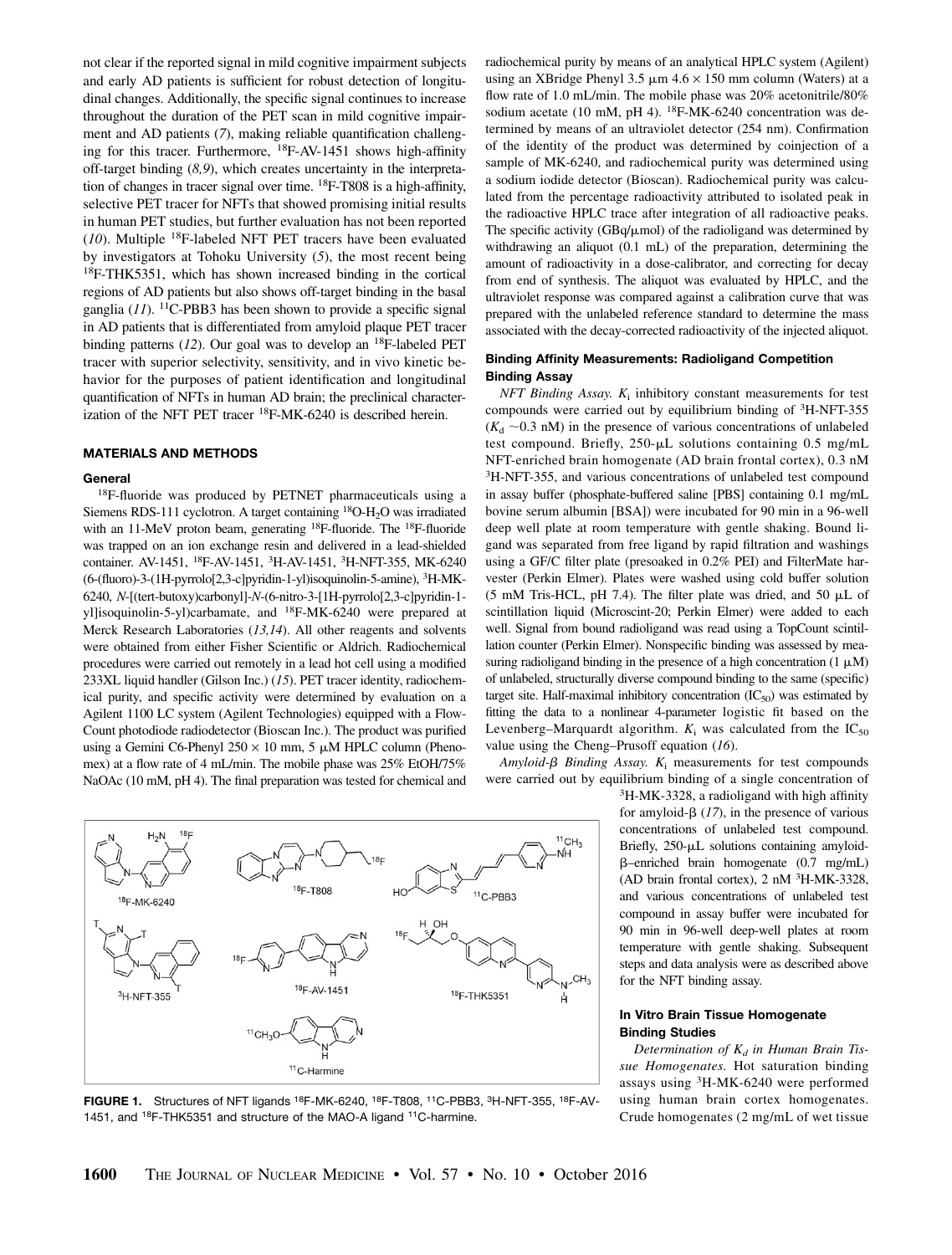weight) were preincubated in Skatron tube strips (SK15776) with dimethyl sulfoxide or unlabeled competing compound at room temperature for 30 min in assay buffer (PBS  $+$  0.1 % BSA). The concentrations of unlabeled competing compounds used to define nondisplaceable binding (NDB) were 1  $\mu$ M unlabeled MK-6240 or 0.5  $\mu$ M T-808. Various concentrations of 3H-MK-6240 were added to the assay tubes. The final assay volume after addition of all components was 0.25 mL per tube, and the final dimethyl sulfoxide concentration was 2%. The components of the assay in the tubes were mixed by brief vortex, and the assay tubes were incubated at 37°C for 90 min. Following incubation, the reaction mixtures were transferred onto Skatron GF/C filters (SK11731) pretreated with 0.1% BSA (Sigma A-7030), by a Skatron Combi cell harvester, and promptly washed with ice-cold PBS on setting 3-3-3. The filters were transferred to Pico Pro vials (Perkin Elmer), 2 mL of Ultima Gold (Perkin Elmer) scintillation cocktail were added per vial, and the vials were allowed to sit at room temperature for more than 3 h before scintillation counting using a Perkin Elmer Tri-Carb 2900TR for 1 min for disintegration per min (dpm). All data were fit to a 1-site binding model using Prism software (GraphPad). Competition of <sup>3</sup>H-MK-6240 binding by AV-1451 was evaluated by adding different concentrations of unlabeled AV-1451 in <sup>3</sup>H-MK-6240 hot saturation binding assays. For binding assays using <sup>3</sup> H-AV-1451, the procedures were similar to those of <sup>3</sup>H-MK-6240 binding assays, except using 1  $\mu$ M of unlabeled AV-1451 or 0.5  $\mu$ M of T808 to define NDB.

Competition Binding Assays Using  ${}^{3}H$ -AV-1451. Displacement binding assay using 3H-AV-1451 was carried out in non-AD human brain cortex homogenates. Brain homogenates at 2 mg/mL were first incubated in PBS assay buffer containing 0.1% BSA at room temperature for 30 min. Then, <sup>3</sup> H-AV-1451 (3 nM) and various concentrations of competing compounds, including clorgyline, MK-6240, and selfblock, were added into each assay tube separately in triplicates. The assay tubes were gently mixed by brief vortex and incubated for 90 min at room temperature. Following incubation, filtration procedures were used to separate unbound radioligand from bound in each assay tube as described in the <sup>3</sup> H-MK-6240 binding assay. NDB was defined using  $1 \mu$ M of unlabeled clorgyline. The filters collected from filtration procedures were counted in a liquid scintillation counter (Tri-Carb 2900TR; Perkin Elmer) for 1 min for radioactivity (dpm). The data were analyzed by a 1-site competition model using Prism software.

#### In Vitro Autoradiography

Autoradiography with 3H-MK-6240 in human brain slices was performed similarly to previously reported methods (18). Briefly, brain slices were first preincubated for 15 min at room temperature in assay buffer (PBS, pH 7.5), containing 0.1% BSA but no radioligand. Then, the slices were placed into incubation assay buffer containing either  $3H-MK-6240$  (0.3 nM) or  $3H-AV-1451$  (2 nM) and incubated at room temperature for 90 min. Following incubation, the slices were washed in ice-cold wash buffer (PBS, pH 7.5) 3 times with 3 min per wash, and then rinsed in ice-cold distilled water for 5 s. The slices were dried at room temperature by air blower and placed into a cassette against a FUJI phosphorimaging plate (TR-2025). After 7-d exposure at room temperature, the phosphor imaging plate was scanned using a FUJI BAS5000 scanner. The scanned images were analyzed using MCID 7.0 software (GE Healthcare). NDB was defined by incubation with T808 (500 nM) or self-block (50 nM for MK-6240 and 200 nM for AV-1451).

#### Immunohistochemistry

Human brain sections were fixed in cold acetone/ethanol and washed in PBS/0.1% Tween (PBST). After blocking of endogenous peroxidases, the sections were incubated overnight at 4⁰C with either mouse anti-AT8 (MN1020; Fisher Scientific) or mouse anti-Beta amyloid 6E10 (SIG-39320; Biolegend). Sections were washed in PBST and incubated with horseradish peroxidase–conjugated antimouse/rat IgG (H+L) polymer (IH-8061; ImmunoBioScience Corp.). Sections were washed again in PBST, incubated with 3,3' diaminobenzidine chromagen, and then counterstained with hematoxylin.

#### Lipophilicity Measurement

The partition coefficient (log D) was determined by partitioning the compound of interest between octanol and phosphate buffer at pH 7.4 and measuring the concentration of compound in each layer.

#### Transport in P-Glycoprotein (P-gp)–Transfected Cell Lines

The P-gp transport ratio, that is, the ratio of permeabilities across each direction of the cell monolayer, for MK-6240 was evaluated across monolayers of porcine renal epithelial cells overexpressing human P-gp (19). Verapamil, a known P-gp substrate, was evaluated as a positive control.

#### Radiochemistry

Synthesis of  ${}^{18}F$ -MK-6240. After its concentration on an anion exchange resin, 18F-fluoride was eluted using a solution consisting of  $K_2CO_3$  (2.1 mg),  $K_{222}$  (7 mg), water (0.07 mL), and acetonitrile (0.63 mL) into a borosilicate V-shaped vial (1.5 mL) stationed in a microwave cavity. Solvents were evaporated at  $110^{\circ}C$  (45W) using an argon stream. 18F-fluoride was further dried by using 2 consecutive additions and evaporation of acetonitrile (0.5 mL). After being cooled, N-[(tertbutoxy)carbonyl]-N-(6-nitro-3-[1H-pyrrolo[2,3-c]pyridin-1-yl]isoquinolin-5-yl)carbamate (0.3-2 mg) in dimethyl formamide (0.3 mL) was added, the reaction vessel was sealed, and the mixture was heated using microwaves as follows:  $90^{\circ}$ C (45 W) for 3 min, then 110 $^{\circ}$ C  $(45 \text{ W})$  for 3 min, then  $120^{\circ}$ C (75 W) for 3 min, then  $140^{\circ}$ C (75 W) for 3 min. The reaction was then quenched with NaOAc  $(0.700 \mu L,$ 10 mM, pH 4) and heated at  $100^{\circ}$ C (45W) for 120 s. The reaction mixture was cooled to  $70^{\circ}$ C, and water (0.5 mL) was added to the mixture prior to injection onto a semiprep high-performance liquid chromatography (HPLC) column. The fraction containing 18F-MK-6240 (21–22 min) was collected in a heated pear-shaped flask, evaporated under negative pressure, diluted with 0.9% sterile saline solution  $(6 \text{ mL})$ , and transferred into a sterile vial to yield 3.18 GBq of  $^{18}$ F-MK-6240 with a specific activity of 91.8  $GBq\cdot \mu$ mol<sup>-1</sup> and a radiochemical purity of greater than 98%.

Synthesis of <sup>3</sup>H-MK-6240. <sup>3</sup>H-MK-6240 was prepared by metalcatalyzed tritium exchange (4.4 mg of Rh; 0.9 mg of MK-6240, 250 mm Hg T2, THF, 16 h) on a Tri-Sorber Tritiation Manifold (LabLogic Systems Ltd.) followed by preparative HPLC purification (99.8% radiochemical purity, 204 MBq, 1.0  $GBq/\mu$ mol).

#### Animals

All monkey PET imaging studies were conducted under the guiding principles of the American Physiological Society and the Guide for the Care and Use of Laboratory Animals published by the U.S. National Institutes of Health (20) and were approved by the West Point Institutional Animal Care and Use Committee at Merck Research Laboratories. Rhesus monkeys (male,  $\sim$  10 kg, n = 4) were initially sedated with ketamine (10 mg/kg, intramuscularly), then induced with propofol (5 mg/kg, intravenously), intubated, and respired with medical-grade air and oxygen mixture at approximately 10 mL·breath<sup>-1</sup>kg<sup>-1</sup> and 23 respirations per min. The anesthesia was maintained with propofol  $(0.4-0.55 \text{ mg} \cdot \text{kg}^{-1} \cdot \text{min}^{-1})$  for the duration of the study. Body temperature was maintained with circulating water heating pads, and temperature, oxygen saturation, blood pressure, and end-tidal  $CO<sub>2</sub>$  were monitored for the duration of the study.

#### Imaging Procedure

PET scans were obtained on an ECAT EXACT  $HR + or a Biograph$ PET/CT (Siemens Healthcare) in 3-dimensional mode; transmission data for attenuation correction were acquired in 2-dimensional mode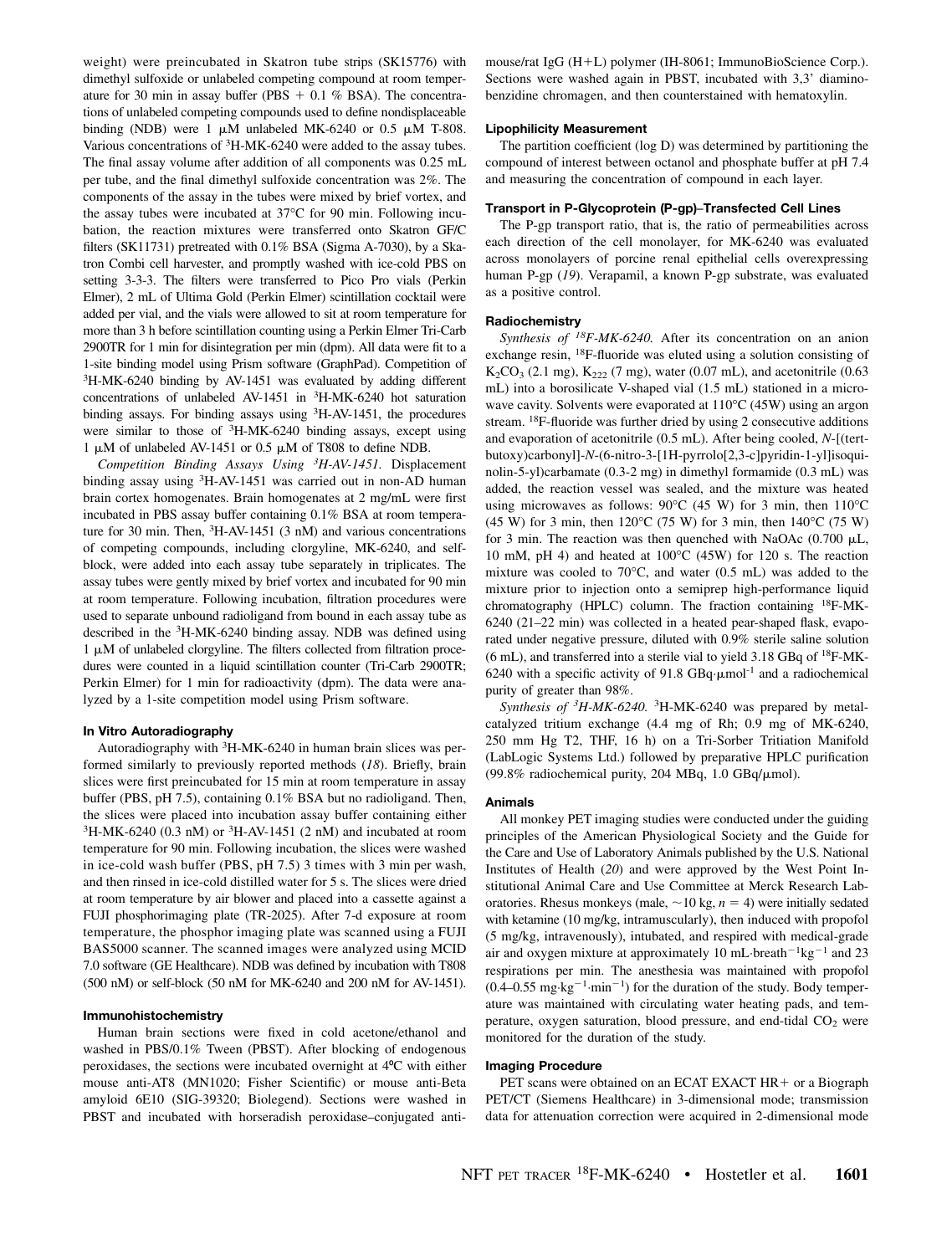

FIGURE 2. Results from autoradiography studies with 3H-MK-6240 in entorhinal cortex (EC) and hippocampus (Hippo) of an NFT-rich AD brain donor. (A) AT8 immunohistochemical staining for phospho-tau. (B) 3H-MK-6240 total binding. (C) 6E10 staining for amyloid plaque. (D) <sup>3</sup>H-MK-6240 in presence of 500 nM T808. WM = white matter.

before injection of the radiopharmaceutical. Dynamic emission scans were obtained for 90–120 min following a 2-min intravenous bolus injection of the respective PET tracer ( $\sim$ 185 MBq). Data were reconstructed using a 3-dimensional ordered-subset expectation maximization iterative algorithm with 6 iterations and 16 subsets and an all-pass ramp filter. Monkeys were scanned on a Siemens Trio 3T magnet to obtain anatomic MR images.

Baseline PET scans with 18F-MK-6240 and 18F-AV-1451 were acquired in 3 rhesus monkeys. For the self-block PET studies, monkeys were dosed with unlabeled AV-1451 (intravenously, 0.5 or 1.5 mg/kg in 30% aqueous Captisol; Ligand Pharmaceuticals) 30 min prior to administration of 18F-AV-1451. The same monkeys were dosed with unlabeled MK-6240 (intravenously, 0.5 mg/kg in 30% aqueous Captisol) 30 min prior to administration of 18F-MK-6240 in a separate PET study. Metabolite-corrected input functions were obtained in all PET studies from the measurement of total radioactivity in arterial plasma with correction for radioactive metabolites as determined by HPLC analysis.



FIGURE 3. Autoradiography of 3H-MK-6240 and 3H-AV-1451 in subcortical regions of NFT-rich AD brain donor and immunostaining for phosphorylated tau (AT8) and amyloid-β-(6E10). GP = globus pallidus; Hippo = hippocampus; Pu = putamen; Tha = thalamus; WM = white matter.

#### Image Analysis and Quantification

PET data were corrected for isotope decay, attenuation, scatter, and dead-time using the software provided by the scanner manufacturer. The image processing, generation of time activities, and compartmental modeling were performed using in-house analysis software developed in Matlab (The MathWorks, Inc.) and the SPM8 toolbox ([http://www.fil.ion.ucl.ac.uk/spm\)](http://www.fil.ion.ucl.ac.uk/spm). Briefly, dynamic PET datasets were used to generate an average PET image (motion correction was performed prior to averaging, if required) that was rigidly registered to the corresponding T1 MR image using mutual information as the cost function followed by the nonlinear registration of a rhesus MRI template, and the corresponding atlas, to the individual's MRI. Visual assessment was performed for each registration. Regional time–activity curves were generated by applying the registered rhesus atlas to the dynamic PET data. Time–activity curves were normalized for injected activity and subject's weight (SUV) for display. Regional volumes of distribution  $(V_T)$  were determined by fitting a 2-compartment model (the most parsimonious model that described the data appropriately) using an arterial input function, which represents the radioactivity arterial plasma concentration of the parent tracer  $(^{18}F-MK-6240$  or  $^{18}F-AV-1451$ ). A 5% blood volume component was assumed in the models.

# **RESULTS**

MK-6240 displayed high affinity ( $K_i = 0.36 \pm 0.8$  nM [ $n = 8$ ]) in NFT-rich AD brain homogenates versus the selective, highaffinity NFT ligand 3H-NFT-355. MK-6240 bound poorly to amyloid plaques, with a  $K_i$  of 10  $\mu$ M versus the amyloid plaque ligand 3H-MK-3328 in plaque-rich AD brain homogenates. MK-6240 showed no significant activity in a panel of 118 commonly screened proteins in the central nervous system, with an  $IC_{50}$  of greater than  $1 \mu M$  for all targets. The logD of MK-6240 was moderate at 3.32. MK-6240 showed high cell permeability (29  $\times$  $10^{-6}$  cm/s) and was not a substrate for the P-gp efflux pump (BA/ AB ratio = 1.3 at a test concentration of 0.1  $\mu$ M).

3H-MK-6240 showed a large amount of displaceable binding in the gray matter of the entorhinal cortex and hippocampus of NFTrich human AD brain slices, with no displaceable binding in the adjacent white matter (Figs. 2B and 2D). The pattern of <sup>3</sup>H-MK-

> 6240 binding compared (Fig. 2B) favorably with phospho-tau immunostaining (Fig. 2A) and but not with amyloid- $\beta$ -immunostaining (Fig. 2C).  ${}^{3}$ H-MK-6240 binding was displaced using the NFT-selective ligand T808 (Fig. 2D).

> In subcortical regions of AD brain, <sup>3</sup>H-MK-6240 displayed strong binding in the hippocampus, which was displaced to similar levels of NDB by either T808 or selfblock, indicating high selectivity for binding NFTs (Fig. 3). <sup>3</sup>H-MK-6240 showed no apparent displaceable binding in neighboring NFT-poor subcortical regions (thalamus, putamen, globus pallidus). Compared with  ${}^{3}$ H-MK-6240,  ${}^{3}$ H-AV-1451 showed a smaller displaceable binding signal in the hippocampus. In all neighboring subcortical regions, 3H-AV-1451 showed binding that was not displaced by the NFT-selective ligand T808 but was displaced by self-block, suggestive of off-target binding to non-NFT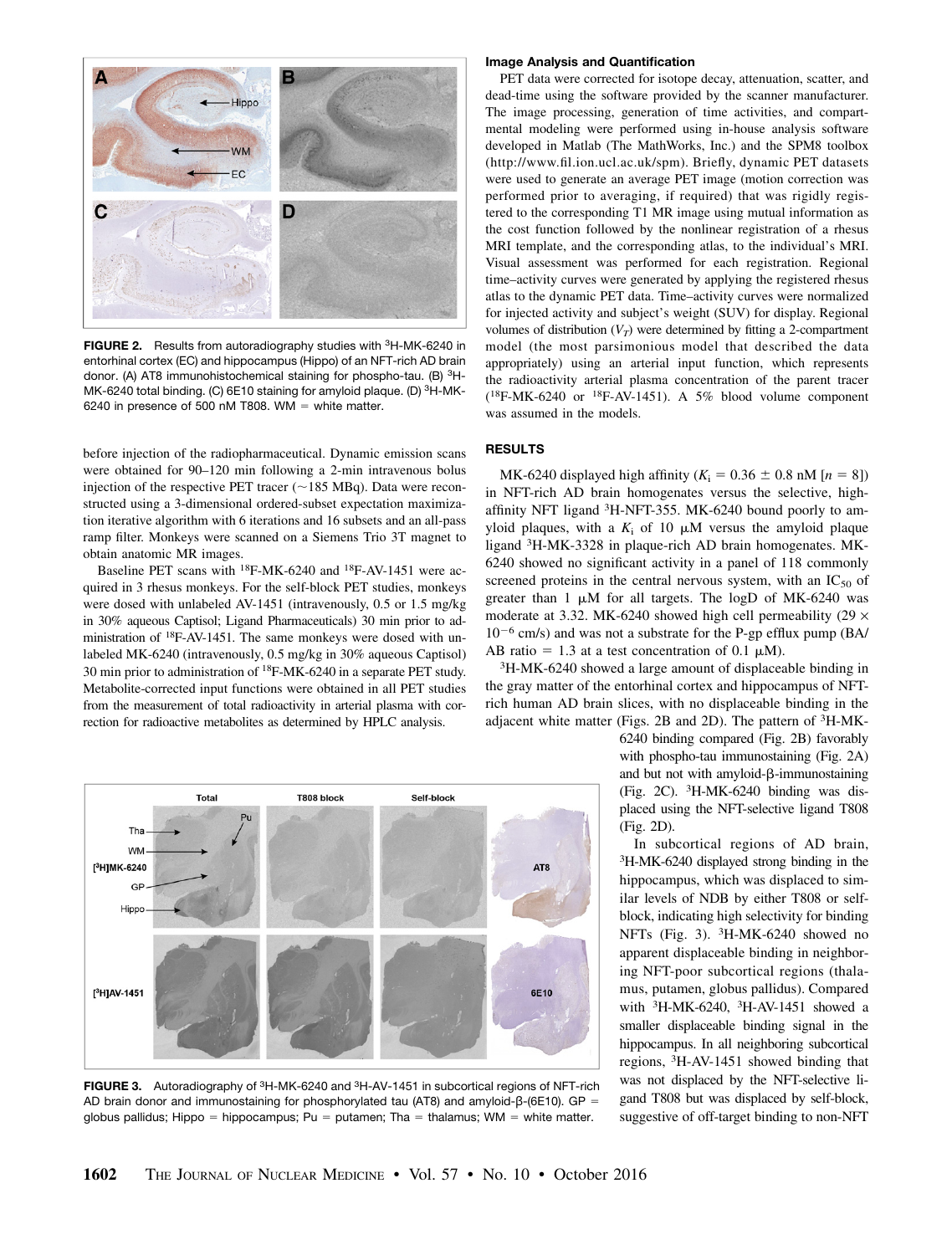

FIGURE 4. Autoradiography of 3H-MK-6240 and 3H-AV-1451 in entorhinal cortex/hippocampus of elderly non-AD brain donor and immunostaining for phosphorylated tau (AT8) and amyloid-β- (6E10). EC= entorhinal cortex; GM = gray matter; Hippo = hippocampus; WM = white matter.

sites (Fig. 3). The pattern of <sup>3</sup>H-MK-6240 binding compared favorably with AT8 immunostaining for phospho-tau (Fig. 3).

In non-AD brain slices characterized to have negligible levels of NFTs and amyloid plaques, 3H-MK-6240 displayed negligible displaceable binding density under total binding and block conditions (Fig. 4). 3H-AV-1451 showed strong displaceable binding in the entorhinal cortex and hippocampus of non-AD brains that was only blocked by self, not by T808, suggesting the 3H-AV-1451 displaceable binding in non-AD brains was not related to binding NFTs (Fig. 4).

In NFT-rich AD brain tissue homogenates, saturation binding studies showed  ${}^{3}$ H-MK-6240 has a subnanomolar  $K_d$  for NFTs. This resulted in a 2- to 5-fold-higher  $B_{\text{max}}/K_d$  (concentration of available binding sites and equilibrium dissociation constant, respectively) ratio for <sup>3</sup>H-MK-6240 than <sup>3</sup>H-AV-1451 as evaluated in either frontal cortex or entorhinal cortex of 5 different AD brain donors with varying levels of NFT pathology (Table 1). The  $K_d$  of <sup>3</sup>H-MK-6240 was similar (0.26  $\pm$  0.08 nM, *n* = 5) across a range of NFT densities  $(B_{\text{max}})$ . As expected, the percentage of radioactivity that was nondisplaceable generally decreased as the  $B_{\text{max}}$ increased.  ${}^{3}H-MK-6240$  showed relatively low NDB at  $K_{d}$  concentrations (Table 1), a favorable characteristic for in vivo imaging.

In non-AD cortical brain homogenates from 3 different brain donors confirmed to have negligible amounts of NFTs by AT8 immunohistochemistry, saturation binding studies using self-block to define NDB indicated that 3H-MK-6240 showed no displaceable binding non-AD brain donors (Table 2). In these same pools of brain tissue homogenate, 3H-AV-1451 showed highaffinity, displaceable binding (Table 2). A representative saturation

NDB was defined by T808.

binding curve for <sup>3</sup>H-MK-6240 and <sup>3</sup>H-AV-1451 in 1 non-AD donor are shown in Supplemental Figures 1A and 1B (supplemental materials are available at [http://](http://jnm.snmjournals.org) [jnm.snmjournals.org\)](http://jnm.snmjournals.org), respectively. Titration of 3H-AV-1451 with the monoamine oxidase A (MAO-A) inhibitor clorgyline resulted in complete, high-affinity  $(K_i =$ 0.43 nM) displacement of  ${}^{3}H$ -AV-1451 (Supplemental Fig. 1C), suggesting that the displaceable binding observed with 3H-AV-1451 in non-AD brain tissues was due to MAO-A binding.

3H-MK-6240 bound to the same NFT binding site as AV-1451 in NFT-rich brain

homogenates. Saturation binding studies with <sup>3</sup>H-MK-6240 were performed in the presence of different fixed concentrations of AV-1451. The presence of unlabeled AV-1451 increased the apparent  $K_d$  of <sup>3</sup>H-MK-6240 linearly with increasing concentration of AV-1451 (Supplemental Fig. 1D), as expected for compounds that compete for the same binding site. Furthermore, nonlinear curve fitting of <sup>3</sup>H-MK-6240 saturation binding data indicated that MK-6240 bound to a single site. Because both MK-6240 and AV-1451 bind to the same site, it is unlikely that MK-6240 will bind to tau aggregates found in non-AD tauopathies based on the recent report (8) indicating AV-1451 does not bind tau aggregates found in non-AD tauopathies. Future studies will be needed to confirm this hypothesis.

The incorporation of  $^{18}F$  to provide  $^{18}F$ -MK-6240 was accomplished by nucleophilic displacement of a nitro group with <sup>18</sup>F-KF on a bis-Boc protected precursor, followed by heating with sodium acetate to reveal the aniline group. After HPLC purification, <sup>18</sup>F-MK-6240 was isolated with high purity ( $>98\%$ ) and specific activity ( $>90$  GBq· $\mu$ mol<sup>-1</sup>) and in good radiochemical yield. PET studies in rhesus monkeys showed that <sup>18</sup>F-MK-6240 had favorable pharmacokinetic properties, distributing rapidly across the blood–brain barrier, followed by rapid clearance (Fig. 5A). Distribution was homogeneous across all brain regions, as expected because tau pathology was not present in the monkey brain (Fig. 5B). Some defluorination was observed, which manifested as skull uptake, plateauing at approximately 1 SUV within the first several minutes of the PET scan.

Self-block PET studies with 18F-MK-6240 in the rhesus monkey were performed by injecting a high dose of unlabeled MK-6240

|                                  | <sup>3</sup> H-AV-1451 |                  |                               |                      | <sup>3</sup> H-MK-6240 |                  |                               |                      |
|----------------------------------|------------------------|------------------|-------------------------------|----------------------|------------------------|------------------|-------------------------------|----------------------|
| Donor tissue                     | $B_{\text{max}}$ (nM)  | $K_{\rm d}$ (nM) | $B_{\text{max}}/K_{\text{d}}$ | % NDB at $K_{\rm d}$ | $B_{\text{max}}$ (nM)  | $K_{\rm d}$ (nM) | $B_{\text{max}}/K_{\text{d}}$ | % NDB at $K_{\rm d}$ |
| AD507 entorhinal cortex          | 15.0                   | 1.4              | 11                            | 88                   | 7.8                    | 0.14             | 56                            | 33                   |
| AD906 entorhinal cortex          | 62.5                   | 3.72             | 17                            | 78                   | 18.8                   | 0.30             | 63                            | 30                   |
| AD <sub>111</sub> frontal cortex | 67.0                   | 1.70             | 39                            | 68                   | 35.9                   | 0.25             | 144                           | 19                   |
| AD790 frontal cortex             | 46.9                   | 0.63             | 74                            | 55                   | 39.3                   | 0.24             | 164                           | 24                   |
| AD <sub>106</sub> frontal cortex | 119.7                  | 1.10             | 109                           | 36                   | 93.4                   | 0.38             | 246                           | 12                   |
|                                  |                        |                  |                               |                      |                        |                  |                               |                      |

TABLE 1  $B_{\text{max}}$  and  $K_d$  Values for <sup>3</sup>H-AV-1451 and <sup>3</sup>H-MK-6240 Binding in NFT-rich AD Brain Tissues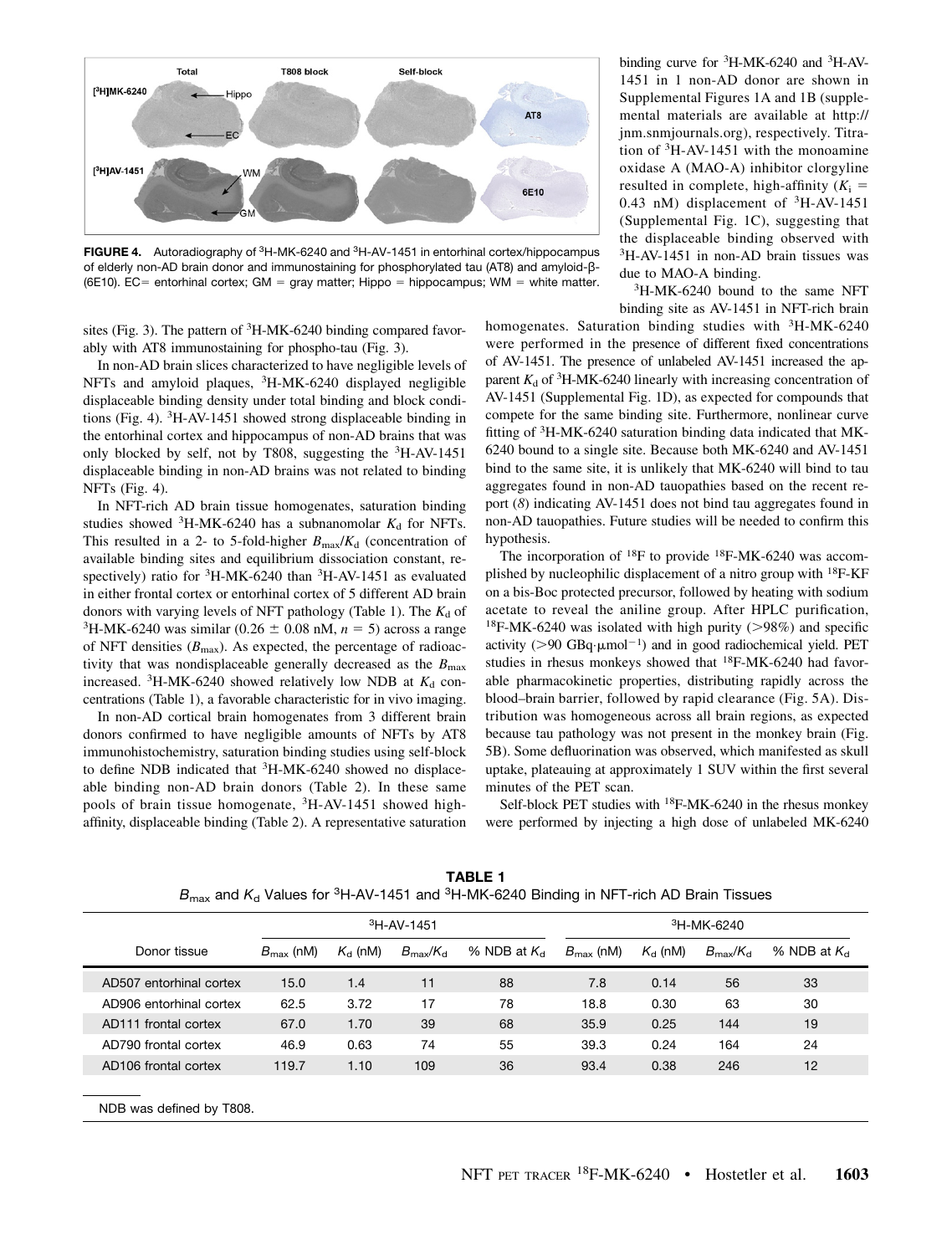TABLE 2  $B_{\text{max}}$  and  $K_d$  Values for <sup>3</sup>H-AV-1451 and <sup>3</sup>H-MK-6240 Binding in Non-AD Brain Tissues

|                          |                       | <sup>3</sup> H-AV-1451 |                               | <sup>3</sup> H-MK-6240 |                  |                               |  |
|--------------------------|-----------------------|------------------------|-------------------------------|------------------------|------------------|-------------------------------|--|
| Donor tissue             | $B_{\text{max}}$ (nM) | $K_{\rm cl}$ (nM)      | $B_{\text{max}}/K_{\text{d}}$ | $B_{\text{max}}$ (nM)  | $K_{\rm d}$ (nM) | $B_{\text{max}}/K_{\text{d}}$ |  |
| Non-AD037 frontal cortex | 61                    | 10.3                   | 5.9                           | Nonsaturable           | Nonsaturable     | Nonsaturable                  |  |
| Non-AD294 frontal cortex | 152                   | 4.94                   | 31                            | Nonsaturable           | Nonsaturable     | Nonsaturable                  |  |
| Non-AD449 frontal cortex | 190                   | 4.79                   | 40                            | Nonsaturable           | Nonsaturable     | Nonsaturable                  |  |

before tracer injection. No difference in total  $V_T$  was observed between the baseline and self-block PET studies (Fig. 6A). In contrast, 18F-AV-1451 self-block PET studies in monkeys showed a marked reduction in  $V_T$  between baseline and self-block (Fig. 6B). This result is indicative of off-target binding and is consistent with the high-affinity binding observed by <sup>3</sup>H-AV-1451 in non-AD brain.

#### **DISCUSSION**

To date, no published NFT PET tracers have been validated to bind tau pathology from transgenic animal models with the same affinity as tau pathology from human AD. Therefore, potential candidates were screened for NFT binding affinity in cortical homogenates from AD cortex, which had been characterized by immunohistochemistry to be high in NFT density. These brain regions also contain high levels of amyloid plaque; therefore, the use of 3H-NFT-355 (14), a radioligand that is highly selective for NFTs ( $K_i = 0.3$  nM) versus amyloid plaque ( $K_i > 10 \mu$ M), was critical. To confirm compound selectivity for amyloid plaque, a counterscreen was conducted using the amyloid plaque tracer  $3H-MK-3328$  (21) in AD brain homogenate characterized to be amyloid plaque–rich but NFT-poor. Use of these in vitro screens led to the identification of MK-6240, which displayed high affinity for NFTs and weak affinity for amyloid plaque. Additionally, MK-6240 showed favorably moderate lipophilicity (22), suggesting that NDB would be minimized, as well as good in vitro characteristics for crossing the blood–brain barrier (non–P-gp substrate, good cell permeability). Its high-affinity, selective binding for NFTs and excellent physicochemical properties warranted a more detailed characterization of MK-6240 as an NFT PET tracer candidate. Therefore, 3H-MK-6240 was synthesized to enable de-

B A  $3($ Cerebellum Temporal  $2.5$ Hippocampus Subcortical WM  $2.0$ SUV  $1.5$  $1.0$  $0.5$  $0.<sub>C</sub>$  $20$ 60  $\dot{80}$  $100$  $120$ 40 Time (min)

FIGURE 5. (A) 18F-MK-6240 time–activity curves. (B) Summed PET image (40–80 min) of 18F-MK-6240 in rhesus monkey brain overlaid on MR image; sagittal view. Scale is in SUV.

tailed characterization of the ligand's binding characteristics in human brain tissue.

Because of the difficulty of differentially diagnosing AD from other dementias and mild cognitive impairment in the early stages of disease  $(23)$ , it was important to build confidence that <sup>18</sup>F-MK-6240 has the potential for excellent sensitivity for NFTs in human subjects. Fortunately, the clinical success of  $^{18}$ F-AV-1451 to image NFTs in human AD patients provided the opportunity to establish an in vitro benchmark for comparison to MK-6240 as we performed rigorous in vitro evaluation of the new tracer candidate. The sensitivity of MK-6240 binding for NFTs was evaluated by determining and comparing  $B_{\text{max}}/K_d$  ratios, which are proportional to the in vivo signal from a PET tracer (24,25), for MK-6240 and AV-1451 in NFT-rich cortical brain homogenates from 5 different AD brain donors. Consistent with its higher affinity, <sup>3</sup>H-MK-6240 showed a  $B_{\text{max}}/K_d$  ratio up to 5-fold higher than AV-1451 across different AD brain donors with a wide range of NFT densities  $(B_{\text{max}})$  (Table 2). The  $B_{\text{max}}$  values for MK-6240 and AV-1451 binding sites in these experiments are lower than what has been reported for some other NFT PET ligands (THK-5117 (26)). This could be due to lower NFT density in the tissues evaluated in this study. An additional factor may be due to the use of T808, a selective and structurally dissimilar NFT ligand, to define NDB. The use of self-block to define NDB will result in a higher  $B_{\text{max}}$  if off-target binding sites of similar affinity are present. In fact, this is observed with AV-1451, which has a  $B_{\text{max}}$  approximately 2- to 5-fold higher when self-block is used to define NDB (data not shown). The excellent sensitivity of MK-6240 can also be seen in autoradiography studies, in which  ${}^{3}H-MK-6240$  showed a greater contrast of binding compared with AV-1451 in the hippocampus versus subcortical regions (Fig. 3).

> The potential for MK-6240 off-target binding was evaluated by performing autoradiography and saturation binding studies in the entorhinal cortex/hippocampus of non-AD brain donors and by performing displacement PET studies in the monkey brain. AV-1451 showed high-affinity, displaceable binding in these studies despite the absence of phosphorylated tau in these tissues. The nature of this off-target binding has been reported to be associated with MAO-A (9). Our results concur with these findings, because the MAO-A inhibitor corgyline completely displaced 3H-AV-1451 binding in non-AD brain tissue. In an early publication describing 18F-AV-1451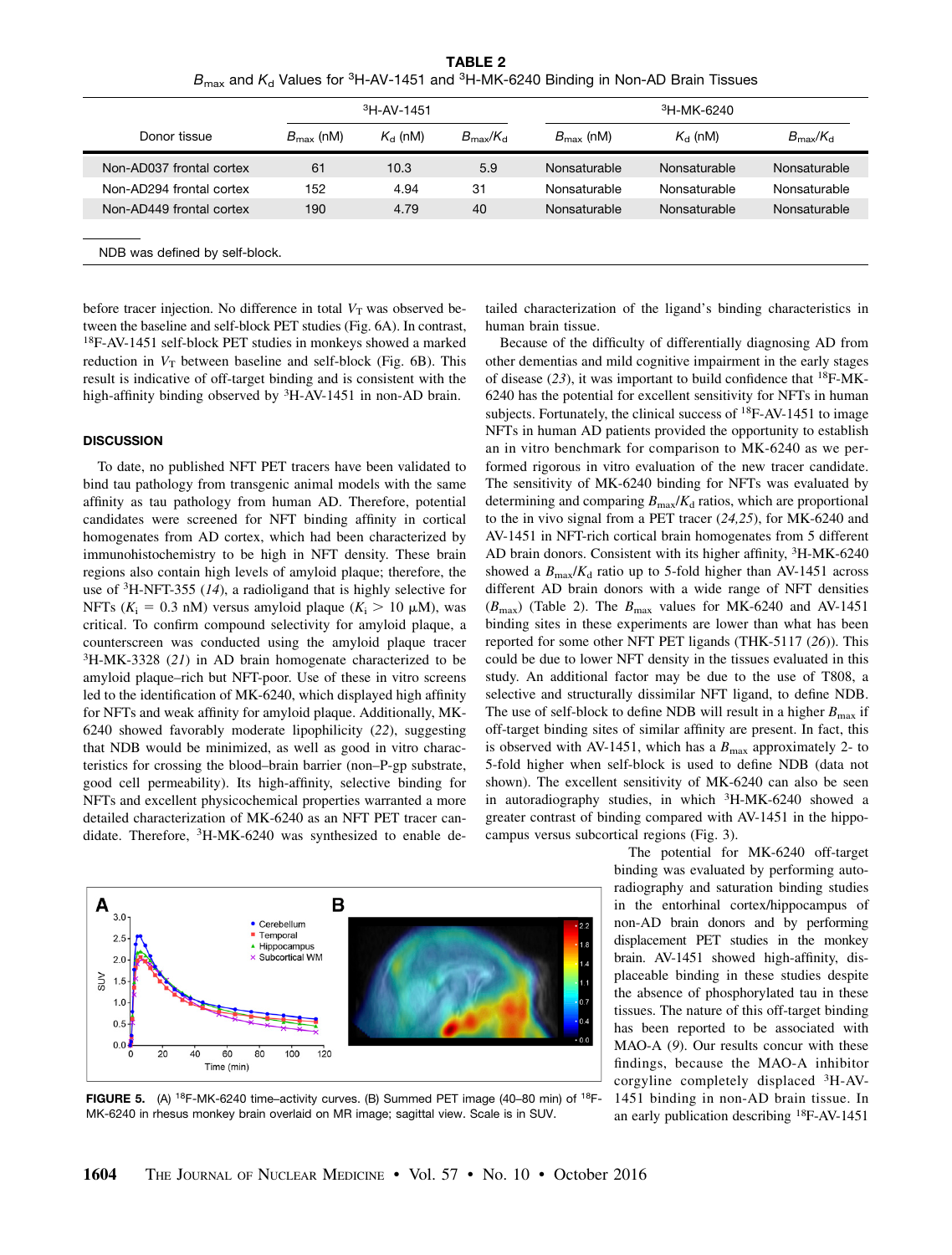

**FIGURE 6.** Comparison of total  $V<sub>T</sub>$  in selected brain regions between baseline and self-block PET studies for <sup>18</sup>F-MK-6240 (A) and <sup>18</sup>F-AV-1451 (B) in same rhesus monkey. Plots are representative of results in 3 different monkeys.

studies will be needed to determine whether MK-6240 binds to other forms of tau aggregates (e.g., coiled bodies, tufted astrocytes) observed in non-AD tauopathies. PET studies in rhesus monkeys indicate that 18F-MK-6240 shows excellent in vivo characteristics, with rapid blood–brain barrier penetration and clearance, stable  $V_T$ , and homogeneous distribution throughout the brain. 18F-MK-6240 is a promising PET tracer for in vivo quantification of NFTs and merits evaluation in human PET studies.

#### **DISCLOSURE**

The costs of publication of this article were defrayed in part by the payment of page charges. Therefore, and solely to indicate this

 $(^{18}F-T807)$  (27), it was recognized that the structure of  $^{18}F-AV-1451$ showed close similarity to the reported MAO-A PET tracer  $11C$ -harmine (Fig. 1) (28). However, AV-1451 was found to have weak affinity  $(\mu M)$  for MAO-A in this early report (27). The reasons for the discrepancy in MAO-A binding between the initial report and recent observations are unknown. Nevertheless, if MAO-A enzyme availability changes due to age or other pharmacologic factors such as smoking (29), this could potentially confound the interpretation of longitudinal changes in the PET signal from <sup>18</sup>F-AV-1451. MK-6240, by comparison, showed no displaceable binding in analogous studies in non-AD brain tissue. Consistent with high selectivity for binding NFTs, autoradiography in NFT-rich AD brain slices indicated the blockade of 3H-MK-6240 binding was similar using either T808 or self-block. These results provided clear evidence that MK-6240 has excellent selectivity for binding NFTs.

Monkey PET studies showed that <sup>18</sup>F-MK-6240 possessed favorable prerequisites for in vivo imaging. 18F-MK-6240 rapidly achieved high levels of brain penetration with favorably rapid clearance. Distribution was homogeneous, as expected for a species with negligible levels of NFTs, and no increased white matter retention was observed, consistent with the favorably moderate lipophilicity of MK-6240. Kinetic analysis of the PET data revealed a  $V<sub>T</sub>$  which stabilized after 90 min of imaging, suggesting that radiolabeled brain-penetrant metabolites are not present at significant levels. Furthermore, minimal differences in  $^{18}$ F-MK-6240  $V_T$  were observed between the baseline and self-block PET studies, suggesting that 18F-MK-6240 does not possess high-affinity off-target binding to, for example, central nervous system receptors and enzymes that might provide a signal that confounds quantification of NFTs in human. Low levels of defluorination (radioactive uptake in the skull) were observed. In vitro metabolism studies in liver microsomes across species showed an oxidative defluorinated metabolite, which was less prominent in human microsomes as compared with the monkey: approximately 46% and 18% of MK-6240 remained in human and monkey, respectively, after a 15-min incubation in liver microsomes. The extent of defluorination in clinical studies will need to be carefully monitored to determine the impact of partialvolume effects of any tracer uptake in bone on quantifying changes in NFT signal in adjacent cortical regions.

# **CONCLUSION**

3H-MK-6240 displays high affinity and excellent selectivity for binding NFT-rich brain tissue as demonstrated by studies in postmortem tissue from AD and non-AD human brain donors. Further

fact, this article is hereby marked "advertisement" in accordance with 18 USC section 1734. MK-6240 is the subject of patent application WO2015191506A2. All authors were employees of Merck & Co., Inc. at the time of this work. No other potential conflict of interest relevant to this article was reported.

#### ACKNOWLEDGMENTS

We thank Jing Li for synthesis of N-[(tert-butoxy)carbonyl]-N-(6-nitro-3-[1H-pyrrolo[2,3-c]pyridin-1-yl]isoquinolin-5-yl)carbamate and MK-6240, Arie Struyk and Joel Schachter for helpful discussions, and PETNET pharmaceuticals for supplying <sup>18</sup>F-fluoride.

#### REFERENCES

- 1. Villain N, Chetelat G, Grassiot B, et al. Regional dynamics of amyloid-beta deposition in healthy elderly, mild cognitive impairment and Alzheimer's disease: a voxelwise PiB-PET longitudinal study. Brain. 2012;135:2126–2139.
- 2. Toledo JB, Xie SRX, Trojanowski JQ, Shaw LM. Longitudinal change in CSF tau and a-beta biomarkers for up to 48 months in ADNI. Acta Neuropathol (Berl). 2013;126:659–670.
- 3. Nelson PT, Alafuzoff I, Bigio EH, et al. Correlation of Alzheimer disease neuropathologic changes with cognitive status: a review of the literature. J Neuropathol Exp Neurol. 2012;71:362–381.
- 4. Bierer LM, Hof PR, Purohit DP, et al. Neocortical neurofibrillary tangles correlate with dementia severity in Alzheimers-disease. Arch Neurol. 1995;52:81–88.
- 5. Ariza M, Kolb HC, Moechars D, Rombouts F, Andres JI. Tau positron emission tomography (PET) imaging: past, present, and future. J Med Chem. 2015;58:4365-4382.
- 6. Shah M, Catafau AM. Molecular imaging insights into neurodegeneration: focus on tau PET radiotracers. J Nucl Med. 2014;55:871–874.
- 7. Chien DT, Bahri S, Szardenings AK, et al. Early clinical PET imaging results with the novel PHF-tau radioligand [F-18]-T807. J Alzheimers Dis. 2013;34: 457–468.
- 8. Marquie M, Normandin MD, Vanderburg CR, et al. Validating novel tau PET tracer [F-18]-AV-1451 (T807) on postmortem brain tissue. Ann Neurol. 2015;78: 787–800.
- 9. Vermeiren C, Mercier J, Viot D, et al. T807, a reported selective tau tracer, binds with nanomolar affinity to monoamine oxidase A. Alzheimers Dement. 2015;11: P283.
- 10. Chien DT, Szardenings AK, Bahri S, et al. Early clinical PET imaging results with the novel PHF-tau radioligand [F18]-T808. J Alzheimers Dis. 2014;38:171– 184.
- 11. Harada R, Okamura N, Furumoto S, et al. F-18-THK5351: a novel PET radiotracer for imaging neurofibrillary pathology in Alzheimer disease. J Nucl Med. 2016;57:208–214.
- 12. Maruyama M, Shimada H, Suhara T, et al. Imaging of tau pathology in a tauopathy mouse model and in Alzheimer patients compared to normal controls. Neuron. 2013;79:1094–1108.